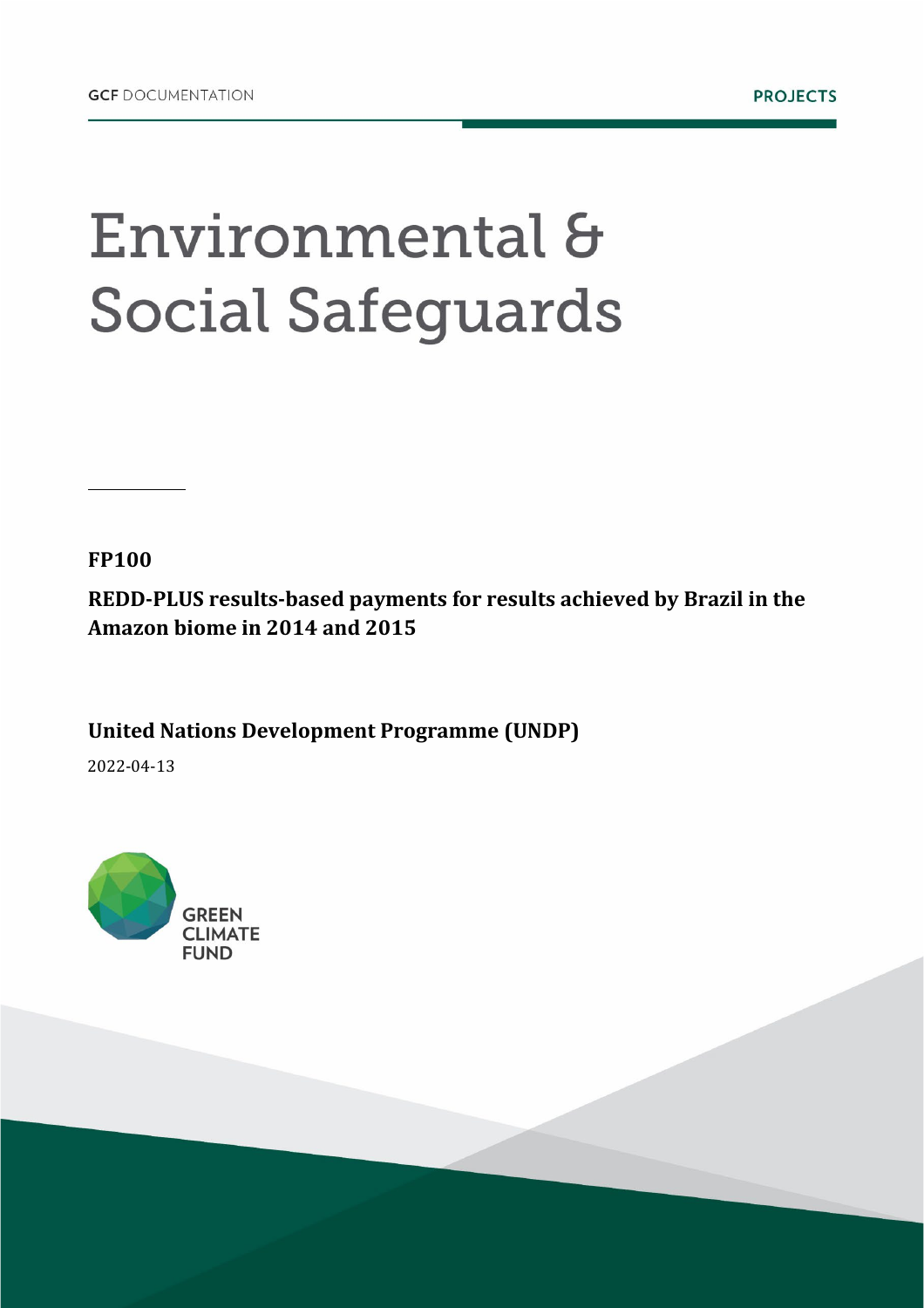| <b>Basic project or programme information</b>                                                                                                                             |                                                                                                                                           |  |  |
|---------------------------------------------------------------------------------------------------------------------------------------------------------------------------|-------------------------------------------------------------------------------------------------------------------------------------------|--|--|
| FP number and programme                                                                                                                                                   | FP100: REDD-PLUS results-based payment for results                                                                                        |  |  |
| title                                                                                                                                                                     | achieved by Brazil in the Amazon biome in 2014 and 2015                                                                                   |  |  |
| <b>Sector (public or private)</b>                                                                                                                                         | Public                                                                                                                                    |  |  |
| <b>Accredited entity</b>                                                                                                                                                  | <b>United Nations Development Programme (UNDP)</b>                                                                                        |  |  |
| <b>Environmental and social</b><br>safeguards (ESS) category                                                                                                              | Category B                                                                                                                                |  |  |
| Location - specific<br>location(s) of project or<br>target country or location(s)<br>of programme                                                                         | <b>Brazil</b>                                                                                                                             |  |  |
| <b>GCF Board decision</b>                                                                                                                                                 | Decision B.22/07, para. (i)                                                                                                               |  |  |
| <b>Environmental and Social Impact Assessment (ESIA) (if applicable)</b>                                                                                                  |                                                                                                                                           |  |  |
| Date of disclosure on<br>accredited entity's website                                                                                                                      | October 3, 2021; November 8, 2021                                                                                                         |  |  |
| Language(s) of disclosure                                                                                                                                                 | <b>English and Portuguese</b>                                                                                                             |  |  |
| <b>Explanation on language</b>                                                                                                                                            | Portuguese is the official language of Brazil and is<br>understandable to the stakeholders.                                               |  |  |
| Link to disclosure                                                                                                                                                        | Floresta+ Amazônia Project presents Environmental and<br><b>Social Management Plan   UNDP Brazil</b>                                      |  |  |
| Other link(s)                                                                                                                                                             | https://www.florestamaisamazonia.org.br/biblioteca/                                                                                       |  |  |
| Remarks                                                                                                                                                                   | An ESIA consistent with the requirements for a Category B<br>project is contained in the "Environmental and Social<br>Impact Assessment". |  |  |
|                                                                                                                                                                           | <b>Environmental and Social Management Plan (ESMP) (if applicable)</b>                                                                    |  |  |
| Date of disclosure on<br>accredited entity's website                                                                                                                      | October 3, 2021; November 8, 2021                                                                                                         |  |  |
| Language(s) of disclosure                                                                                                                                                 | <b>English and Portuguese</b>                                                                                                             |  |  |
| Explanation on language                                                                                                                                                   | Portuguese is the official language of Brazil and is<br>understandable to the stakeholders.                                               |  |  |
| Link to disclosure                                                                                                                                                        | Floresta+ Amazônia Project presents Environmental and<br>Social Management Plan   UNDP Brazil                                             |  |  |
| Other link(s)                                                                                                                                                             | https://www.florestamaisamazonia.org.br/biblioteca/                                                                                       |  |  |
| Remarks                                                                                                                                                                   | An ESMP consistent with the requirements for a Category B<br>project is contained in the "Environmental and Social<br>Management Plan".   |  |  |
| <b>Environmental and Social Management (ESMS) (if applicable)</b>                                                                                                         |                                                                                                                                           |  |  |
| Date of disclosure on<br>accredited entity's website                                                                                                                      | N/A                                                                                                                                       |  |  |
| Language(s) of disclosure                                                                                                                                                 | N/A                                                                                                                                       |  |  |
| <b>Explanation on language</b>                                                                                                                                            | N/A                                                                                                                                       |  |  |
| Link to disclosure                                                                                                                                                        | N/A                                                                                                                                       |  |  |
| Other link(s)                                                                                                                                                             | N/A                                                                                                                                       |  |  |
| Remarks                                                                                                                                                                   | N/A                                                                                                                                       |  |  |
| Any other relevant ESS reports, e.g. Resettlement Action Plan (RAP), Resettlement<br>Policy Framework (RPF), Indigenous Peoples Plan (IPP), IPP Framework (if applicable) |                                                                                                                                           |  |  |
| Description of                                                                                                                                                            |                                                                                                                                           |  |  |
| report/disclosure on<br>accredited entity's website                                                                                                                       | N/A                                                                                                                                       |  |  |

**Environmental and social safeguards report form pursuant to para. 17 of the IDP**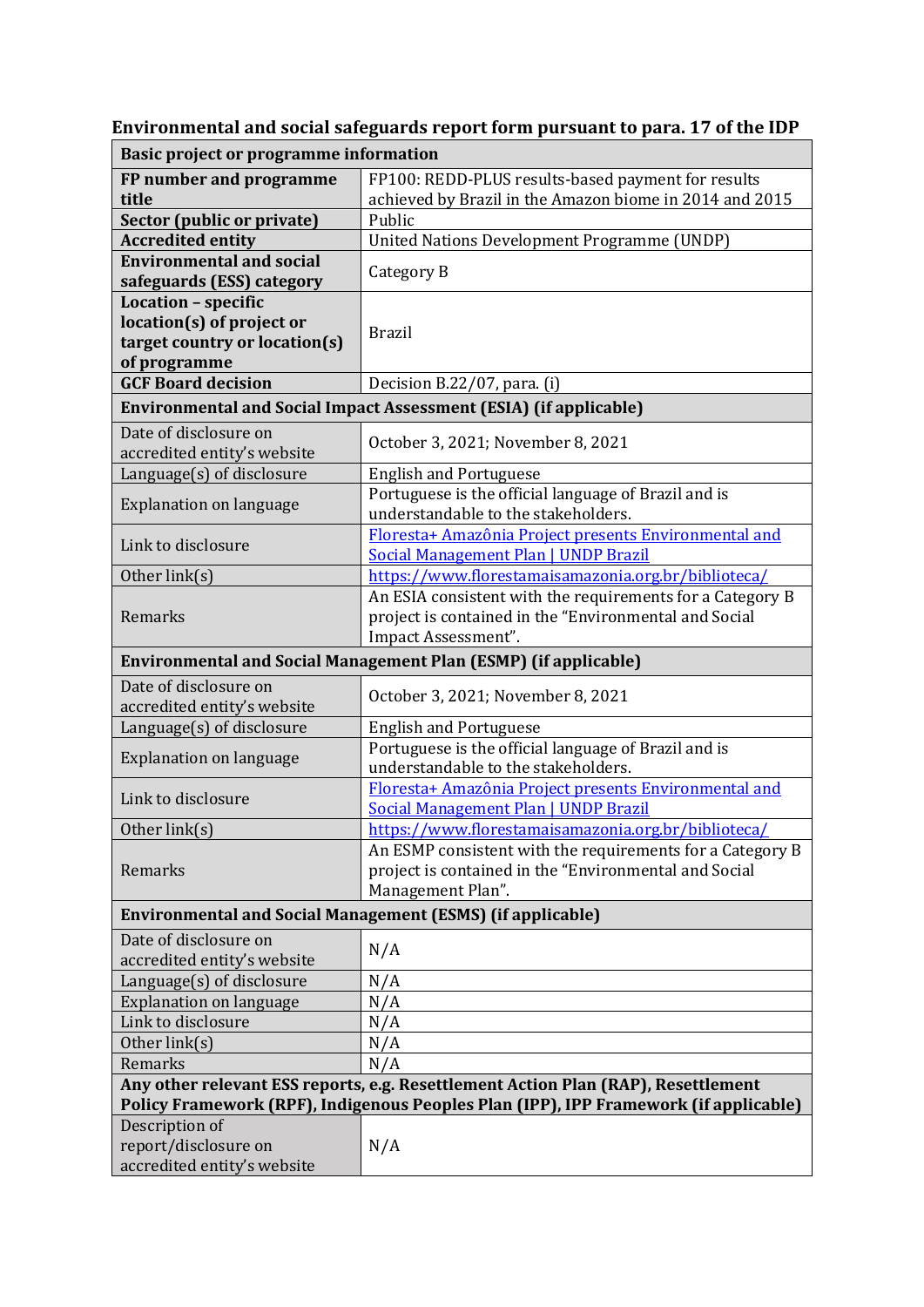| Language(s) of disclosure                                                     | N/A                                                                                                                                                                                                                                                                                                                                                                                                                                                                                                                                                                                                                                                                                                                                                                                                                                                                                                               |  |  |
|-------------------------------------------------------------------------------|-------------------------------------------------------------------------------------------------------------------------------------------------------------------------------------------------------------------------------------------------------------------------------------------------------------------------------------------------------------------------------------------------------------------------------------------------------------------------------------------------------------------------------------------------------------------------------------------------------------------------------------------------------------------------------------------------------------------------------------------------------------------------------------------------------------------------------------------------------------------------------------------------------------------|--|--|
| <b>Explanation on language</b>                                                | N/A                                                                                                                                                                                                                                                                                                                                                                                                                                                                                                                                                                                                                                                                                                                                                                                                                                                                                                               |  |  |
| Link to disclosure                                                            | N/A                                                                                                                                                                                                                                                                                                                                                                                                                                                                                                                                                                                                                                                                                                                                                                                                                                                                                                               |  |  |
| Other link(s)                                                                 | N/A                                                                                                                                                                                                                                                                                                                                                                                                                                                                                                                                                                                                                                                                                                                                                                                                                                                                                                               |  |  |
| Remarks                                                                       | N/A                                                                                                                                                                                                                                                                                                                                                                                                                                                                                                                                                                                                                                                                                                                                                                                                                                                                                                               |  |  |
| Disclosure in locations convenient to affected peoples (stakeholders)         |                                                                                                                                                                                                                                                                                                                                                                                                                                                                                                                                                                                                                                                                                                                                                                                                                                                                                                                   |  |  |
| Date                                                                          | Forthcoming                                                                                                                                                                                                                                                                                                                                                                                                                                                                                                                                                                                                                                                                                                                                                                                                                                                                                                       |  |  |
| Place                                                                         | Through<br>of<br>the<br>implementation<br>Stakeholder<br>the<br>Engagement Plan and Floresta+ outreach activities, the<br>ESIA/ESMP will start to be disseminated at the local level in<br>priority States, starting in Q1 2022.                                                                                                                                                                                                                                                                                                                                                                                                                                                                                                                                                                                                                                                                                  |  |  |
| <b>Provision on disclosure</b>                                                | Decision B.22/07, para. (i), Annex III:<br>(b) The accredited entity shall, at least 30 calendar days<br>prior to the delivery of Floresta+ pilot programme<br>incentives to the beneficiaries:<br>(i) disclose the relevant documentation related to ESS<br>required by the GCF's environmental and social policy and<br>information disclosure policy (the "Project Disclosure<br>Package");<br>(ii) make the Project Disclosure Package available on its<br>website and in locations convenient to affected peoples; and<br>(iii) provide the Project Disclosure Package to the GCF<br>Secretariat for further distribution to the Board and Active<br>Observers and for posting on the GCF website[1]; and<br>[1] The GCF Secretariat shall, promptly following receipt of<br>the Project Disclosure Package, distribute the same to the<br>Board and Active Observers, and publish it on the GCF<br>website. |  |  |
| Date on delivery of Floresta+<br>programme incentives to the<br>beneficiaries | The anticipated timeline for payments: Modality 1, starting<br>in May. Modality 2, starting in July. Modality 3, the<br>contracts with the responsible parties will take place after<br>May. Modality 4, starting in May.                                                                                                                                                                                                                                                                                                                                                                                                                                                                                                                                                                                                                                                                                         |  |  |

**Note: This form was prepared by the accredited entity stated above. For reference, the ESS disclosure report form for the programme is attached.**

\_\_\_\_\_\_\_\_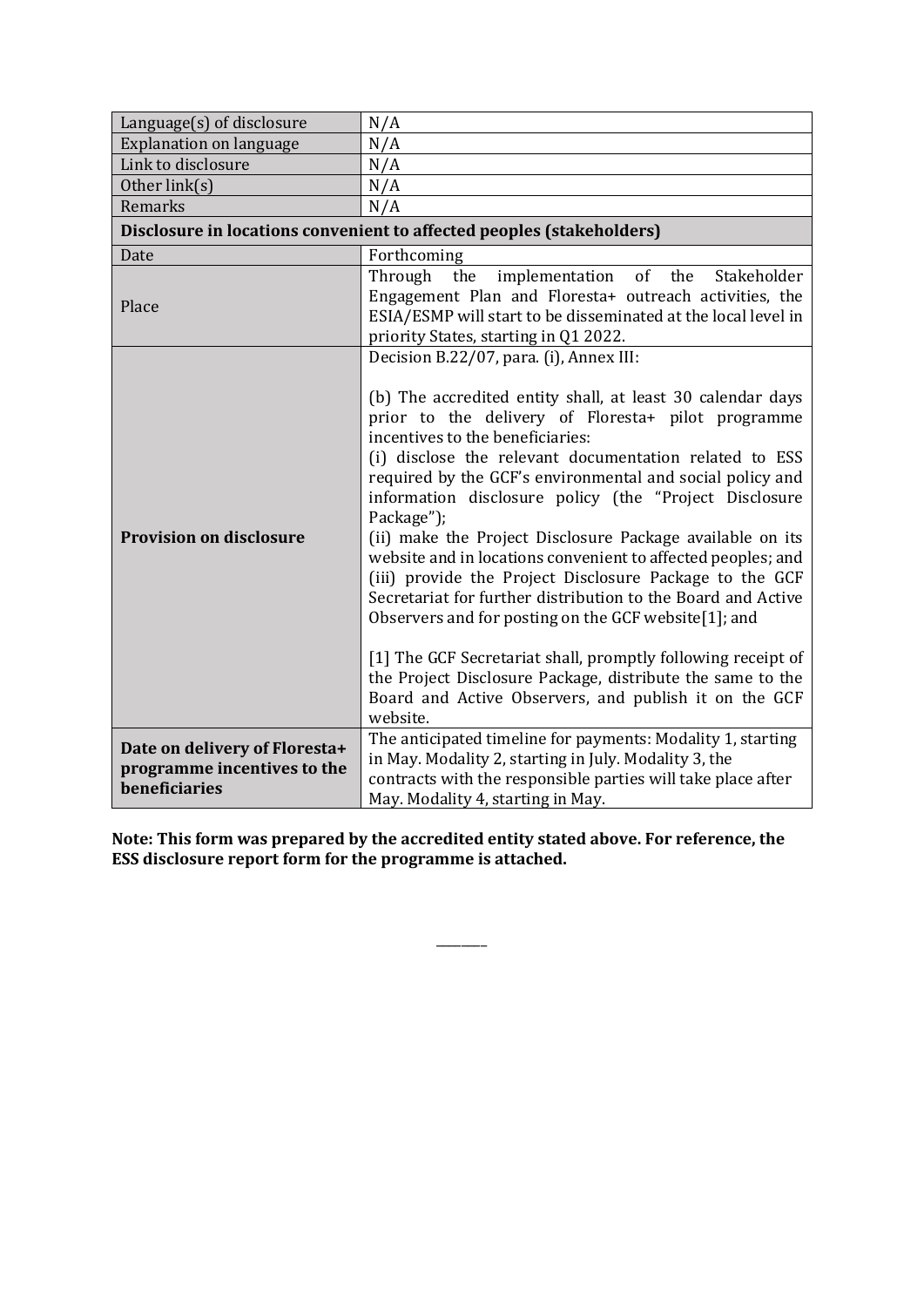## Environmental & **Social Safeguards**

**FP100**

**Brazil REDD-plus RBP for results period 2014-2015**

**United Nations Development Programme (UNDP)** 

2018-09-13

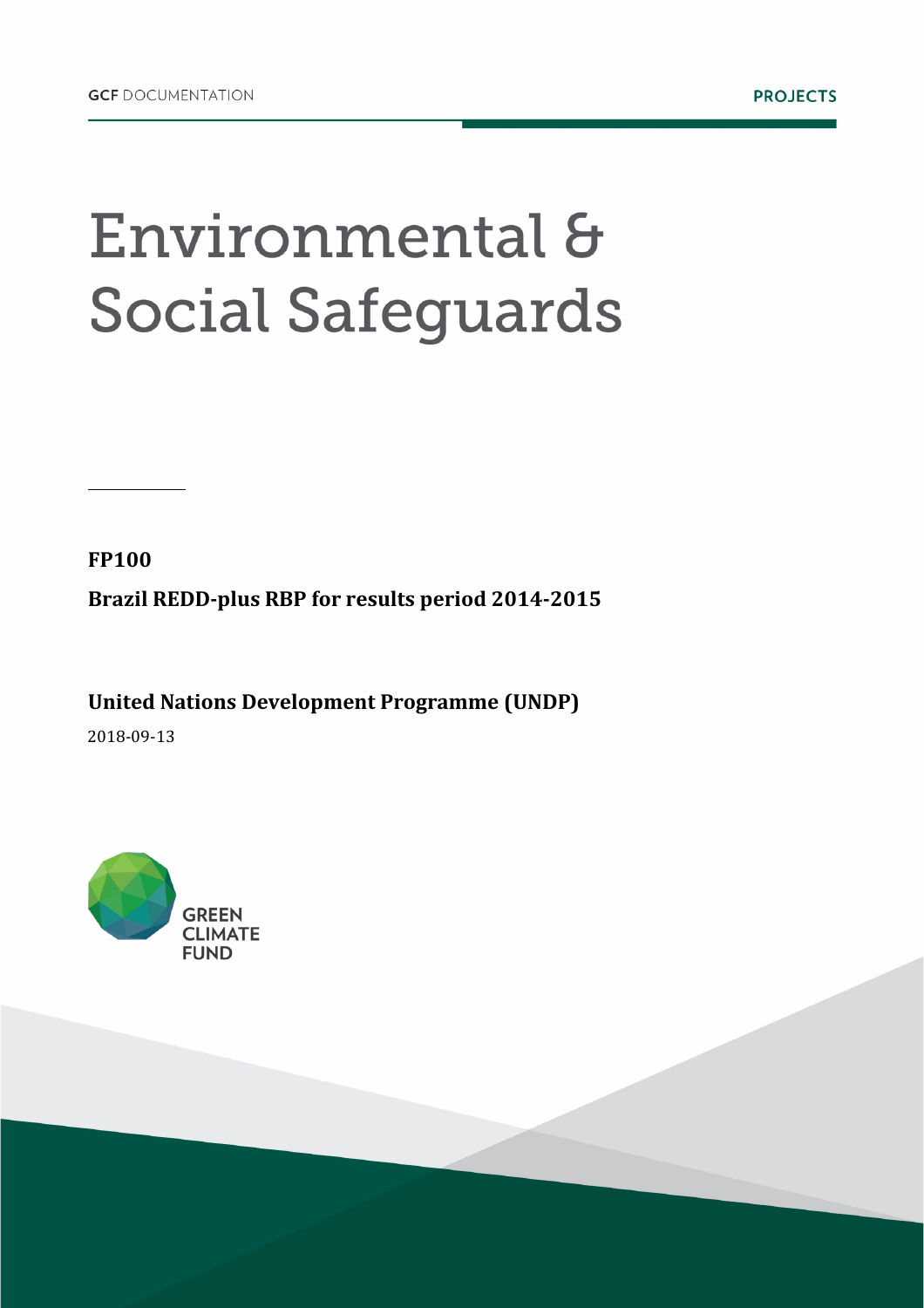## **Environmental and social report(s) disclosure**

|                                                                                                                     | <b>Basic project/programme information</b>                                                                                                                                                                                                                                                                                                                                                                                                                                                                                                                                                                                                                        |  |
|---------------------------------------------------------------------------------------------------------------------|-------------------------------------------------------------------------------------------------------------------------------------------------------------------------------------------------------------------------------------------------------------------------------------------------------------------------------------------------------------------------------------------------------------------------------------------------------------------------------------------------------------------------------------------------------------------------------------------------------------------------------------------------------------------|--|
| Project/progr<br>amme title                                                                                         | Brazil REDD-plus RBP for results period 2014-2015                                                                                                                                                                                                                                                                                                                                                                                                                                                                                                                                                                                                                 |  |
| <b>Accredited</b><br>entity                                                                                         | <b>UNDP</b>                                                                                                                                                                                                                                                                                                                                                                                                                                                                                                                                                                                                                                                       |  |
| <b>Environmenta</b><br>l and social<br>safeguards<br>(ESS) category                                                 | Category B                                                                                                                                                                                                                                                                                                                                                                                                                                                                                                                                                                                                                                                        |  |
| <b>Specific</b><br>project<br>location or<br>target<br>country/ies of<br>the<br>programme,<br>as the case<br>may be | <b>Brazil</b>                                                                                                                                                                                                                                                                                                                                                                                                                                                                                                                                                                                                                                                     |  |
| <b>Environmental and Social Impact Assessment (ESIA) (if applicable)</b>                                            |                                                                                                                                                                                                                                                                                                                                                                                                                                                                                                                                                                                                                                                                   |  |
| Date of<br>disclosure on<br>accredited<br>entity's website                                                          | 2018-09-13                                                                                                                                                                                                                                                                                                                                                                                                                                                                                                                                                                                                                                                        |  |
| Language $(s)$ of<br>disclosure                                                                                     | <b>English and Portuguese</b>                                                                                                                                                                                                                                                                                                                                                                                                                                                                                                                                                                                                                                     |  |
| Link to<br>disclosure                                                                                               | English<br>ESMF-<br>http://www.br.undp.org/content/dam/brazil/docs/0DS/Brazil%20ESMF%2<br>0REDD+%20RBP%20Final.pdf<br>$ESA -$<br>http://www.br.undp.org/content/dam/brazil/docs/ODS/ESA%20Brasil%20F<br>inal.pdf<br>Portuguese<br>ESMF - http://www.br.undp.org/content/dam/brazil/docs/ODS/FP-UNDP-<br>140918-PIMS6121-Annex%20VI_POR_final%20(1).pdf<br>ESA - http://www.br.undp.org/content/dam/brazil/docs/0DS/FP-UNDP-<br>140918-PIMS6121-Annex%20XIII(i) POR%20(1).pdf<br>An ESIA consistent with the requirements for a category B project is contained<br>in the Environmental and Social Management Framework and Environmental<br>and Social Assessment |  |
| Other link(s)                                                                                                       | http://www.br.undp.org/content/brazil/pt/home/library/planeta/p.html                                                                                                                                                                                                                                                                                                                                                                                                                                                                                                                                                                                              |  |